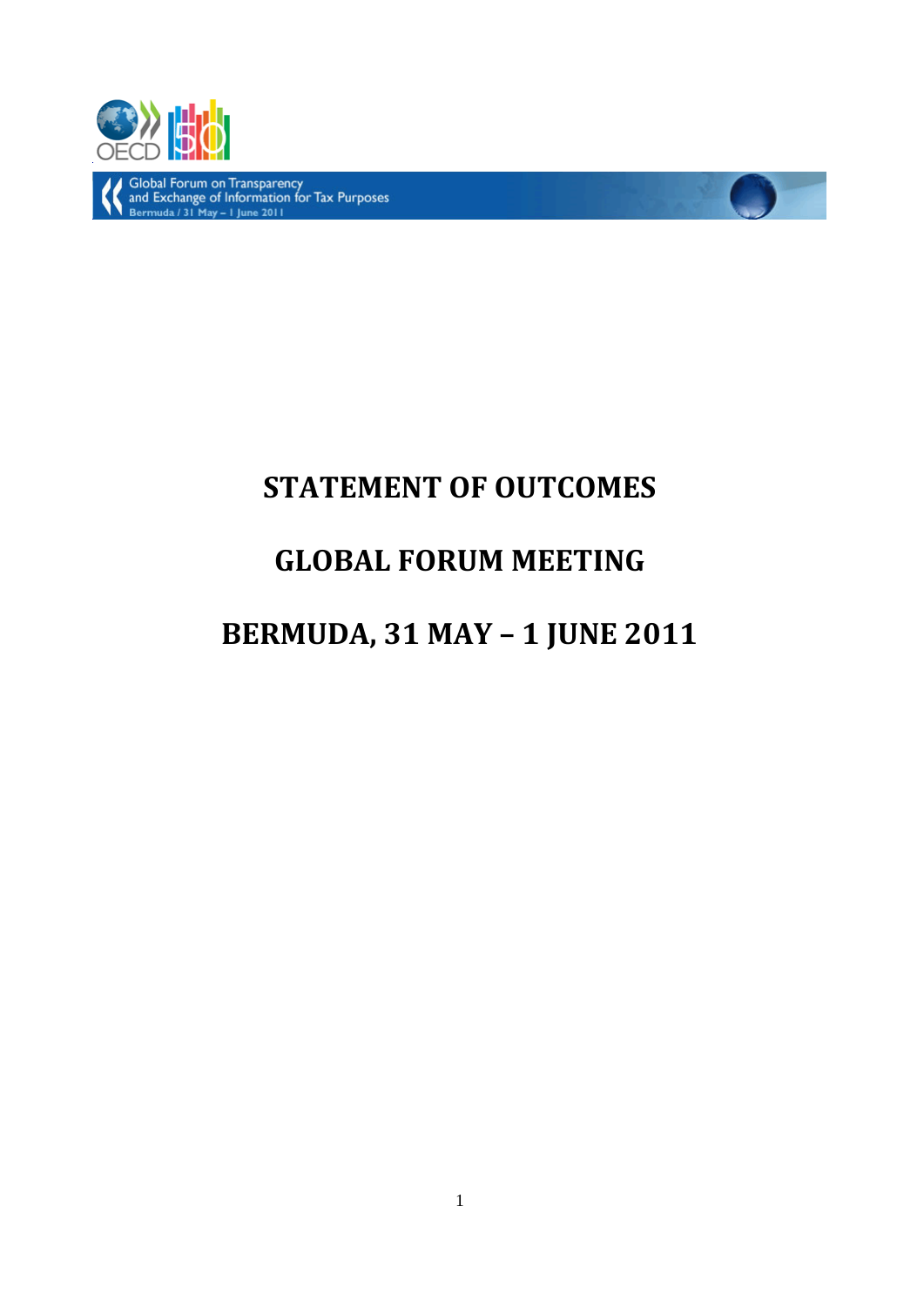### **STATEMENT OF OUTCOMES**

1. On 31 May and 1 June 2011, 227 delegates from 85 members and 9 international organisations and regional groups came together at the third meeting of the Global Forum on Transparency and Exchange of Information for Tax Purposes (Global Forum) hosted by Bermuda (Annex 1 provides a list of participants at the meeting). They welcomed the remarkable progress since 2009 in implementing the standards on transparency and exchange of information for tax purposes through in-depth monitoring and peer reviews and speeding up the process of negotiating agreements. The Global Forum also began the process of extending its mandate beyond the initial three-year mandate.

2. Global Forum members remain strongly committed to implementing the internationally agreed standard. The adoption and publication of an additional nine peer review reports at the Bermuda meeting brought the number of reports adopted to 34. Many jurisdictions that have already been reviewed have taken action to address recommendations in their reports to address identified deficiencies. Progress is being closely monitored and there is regular reporting on the outcomes.

3. In response to the G20 request, the Global Forum discussed a draft report highlighting the relationship between the work on non-cooperative jurisdictions and development. Global Forum members recognised the positive impact and importance of the Global Forum's work on developing countries.

4. The Global Forum affirmed the importance of providing technical assistance related to transparency and exchange of information to developing countries and small jurisdictions so that they can benefit from the new transparent tax environment. The Global Forum also took note of the progress achieved on the multilateral negotiation of bilateral agreements and acknowledged the updated Multilateral Convention on Mutual Administrative Assistance in Tax Matters as a useful instrument to promote effective tax co-operation.

#### **I. Main outcomes**

#### *New members*

5. The Global Forum welcomed four new members – Columbia, Georgia, Ghana and Nigeria. With its 101 jurisdictions, the Global Forum now comprises more than half of the world, with increasing interest from developing and emerging economies in its work. The rapid expansion of membership of the Global Forum, especially among developing countries, reaffirms the relevance of the Global Forum's work to developing countries and the potential benefits developing countries can derive from its work.

## *Progress in implementing the international standard*

## *Peer reviews and follow-up*

6. The Global Forum adopted and published an additional nine peer review reports (*i.e.* the combined reviews of France, Isle of Man, Italy, New Zealand and the United States, and the Phase 1 reviews of Hungary, the Philippines, Singapore and Switzerland), bringing the total number of published reports to 34 (see Annex 2 for complete list of the jurisdictions whose reports have been published to date).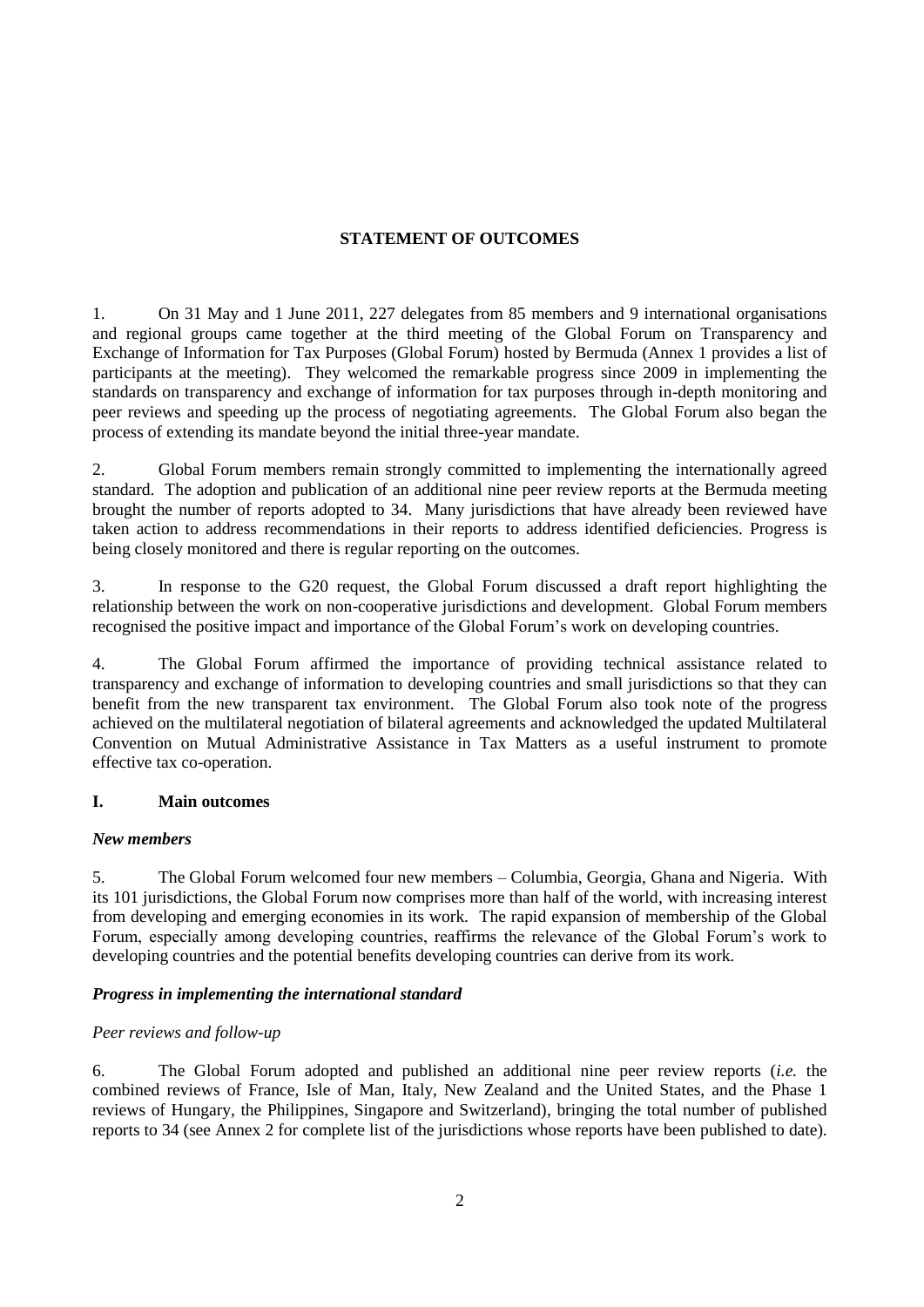The work on peer review reports is progressing on schedule and the Global Forum is on track to adopt and publish 60 reports by the November G20 Summit.

7. In parallel with the progress on new review reports, several jurisdictions (Aruba, Belgium, Cayman Islands, Ghana, Germany , Guernsey, Ireland, Mauritius, Monaco, Panama, Qatar, San Marino and the Seychelles) reported on their progress in addressing the shortcomings identified in their peer review reports. Some jurisdictions (Barbados, Belgium, Cayman Islands, Qatar and San Marino) have formally requested follow-up reports to reflect the changes in their legal frameworks. This is concrete evidence of the impact that the Global Forum is having in terms of levelling the playing field internationally.

#### *Enhancing co-operation among tax authorities*

8. Several members have expressed the view that competent authorities should enhance their co-operation through the Global Forum and it was agreed to explore avenues to offer a platform for interested competent authorities to exchange on best practices and enhance their relationship. The Secretariat will prepare a proposal with a view to organising a meeting of competent authorities in 2012, and will consider whether this meeting should form part of the 2012 Global Forum.

#### *Reporting to the G20*

9. The Global Forum initiated a discussion on reporting to the G20 summarising the Global Forum's progress on its core activities relating to peer reviews and implementation of the internationally agreed standard. In particular, the report should highlight the good progress made in terms of the peer reviews, identify common issues that have been uncovered during the peer review process, and note the readiness of reviewed jurisdictions to take concrete steps to address the identified shortcomings in their regimes that impede transparency and effective exchange of information. The Global Forum decided to continue work on this draft report so that it includes the outcomes of the upcoming peer review reports and further reflection on increasing the effectiveness of international exchange of information in tax matters. The report to the G20 will be considered for adoption at the next meeting of the Global Forum.

10. The Global Forum took note of the G20 Leaders' call in Seoul for it to enhance its work to counter the erosion of developing countries' tax bases and to prepare a report highlighting the relationship between the work on non-cooperative jurisdictions and development. This is in the context of domestic resource mobilisation under action 2 of Pillar 8 of the G-20 Multi-Year Action Plan on Development.<sup>1</sup> Delegates recognised the important impact of the Global Forum's work on development and approved the outline of the draft report that will be submitted to the G20.

#### *Technical assistance*

 $\overline{a}$ 

11. The Global Forum reaffirmed the importance of providing technical assistance related to transparency and exchange of information to developing countries and small jurisdictions as a means of ensuring that these jurisdictions benefit from the new transparent environment and also ensuring the implementation of the international standard on a global basis. A report was made on the results of regional seminars held in the Caribbean (with 21 participant jurisdictions) and the Asia/Pacific (with 17 participant jurisdictions), in conjunction with other International Organisations and regional groups (including the World Bank and CARICOM), with good responses from the recipients of such training. The

<sup>1.</sup> Action 2 of Pillar 8 of the Seoul Communiqué's annex tasks "the Global Forum to enhance its work to counter the erosion of developing countries' tax bases and, in particular, to highlight in its report the relationship between the work on non-cooperative jurisdiction[s] and development (Medium-term). The results will be reported at the Summit in France. (November 2011)".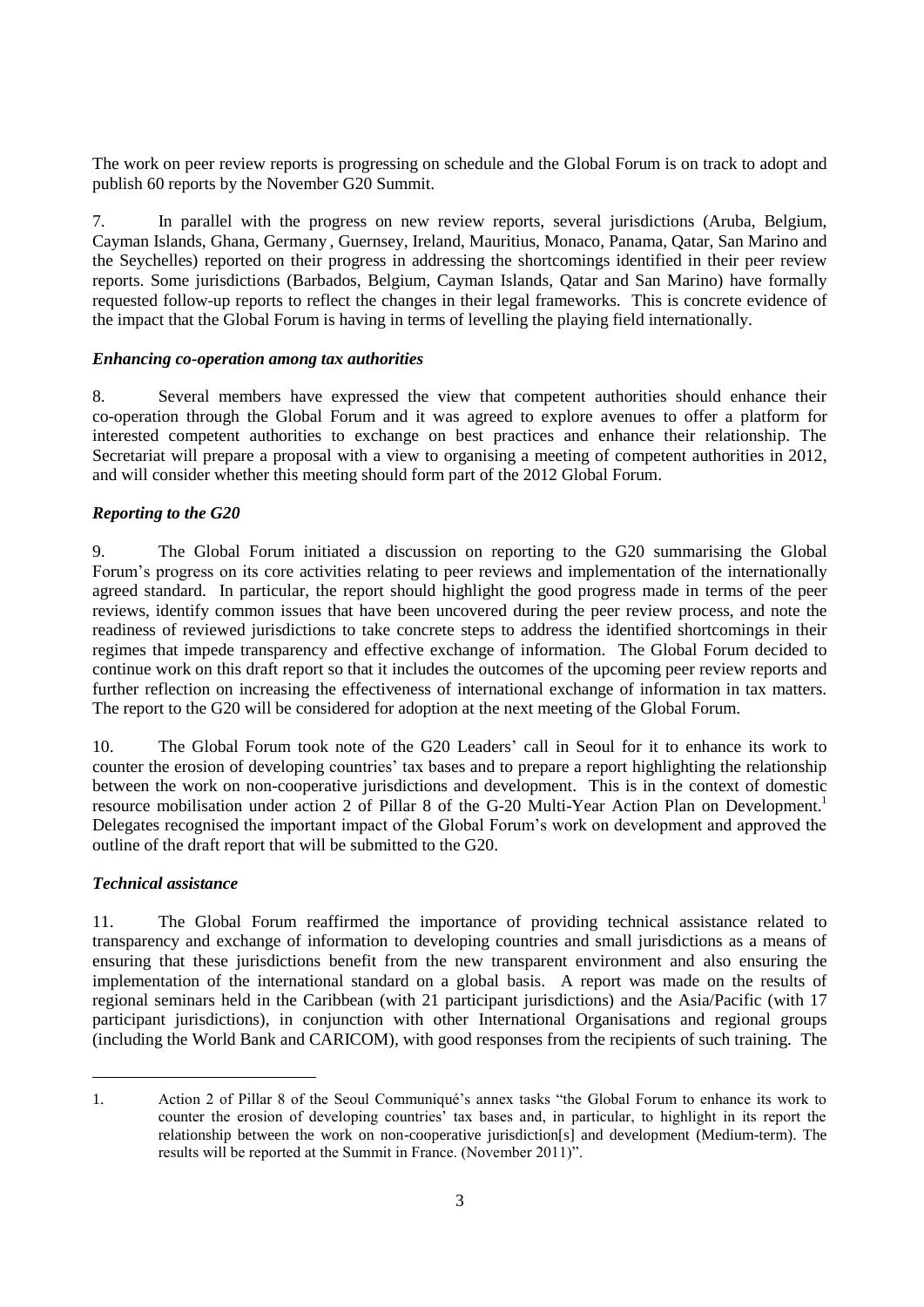Global Forum members were also informed that another related event is planned in South Africa this June for African countries, in conjunction with the World Bank and ATAF.

12. The Global Forum recognised that the issue of technical assistance and co-operation will become more prominent as membership of developing countries increases and the Phase 2 reviews commence. In this context, it agreed to mandate the Steering Group to establish guidelines on the best way to conduct technical assistance, including pilot projects, in conjunction with relevant international organisations; and to continue its programme of regional training seminars, in conjunction with other international organisations and regional groups.

### *Multilateral approaches to information exchange*

13. Some Global Forum members reported on their experience with multilateral negotiation of bilateral agreements and on the regional multilateral agreements in place in the African and Latin American regions. It was decided to strengthen this initiative so that interested Global Forum members could benefit from it. The Global Forum noted the usefulness of the multilateral instruments, for example the Convention for Mutual Assistance and Technical Cooperation among Central American Tax and Customs Administrations and the Multilateral Convention on Mutual Administrative Assistance in Tax Matters. Argentina, Brazil, Colombia, Costa Rica and South Africa indicated their interest in joining this Convention before the next G20 Summit in France in November 2011.

## *Budget*

14. The Global Forum approved its 2010 Financial Report and adopted an amendment to its 2011 Budget in order to increase the budget without raising the contributions of existing members. A number of member jurisdictions also agreed to provide voluntary contributions for 2011 (*i.e.* Bermuda, Cayman Islands, France, India, Japan, Jersey, the Netherlands and Singapore).

## **II. Next steps**

15. Following an initial discussion on extending its mandate beyond the initial three-year term, it agreed that it would decide on an extension in due time. Following a discussion of the factors that should be considered in clarifying the governance structure of the Global Forum it was decided to have the Steering Group prepare a proposal for putting in place a rotating mechanism to ensure the governance of the Global Forum is both stable and representative.

16. The Global Forum will continue its work on the peer reviews and follow-up reports as scheduled. It will also develop guidelines on co-ordinating and delivering technical assistance on transparency and exchange of information issues where such assistance is requested and appropriate.

17. The draft reports on the Global Forum's core activities, as well as its response to the G20 Leaders' call to enhance its work on development will be submitted to the G20 Finance Ministers and leaders for the November 2011 meetings.

18. The Global Forum decided to meet in October 2011 in France, and thanked the Bermudian government for its gracious hospitality.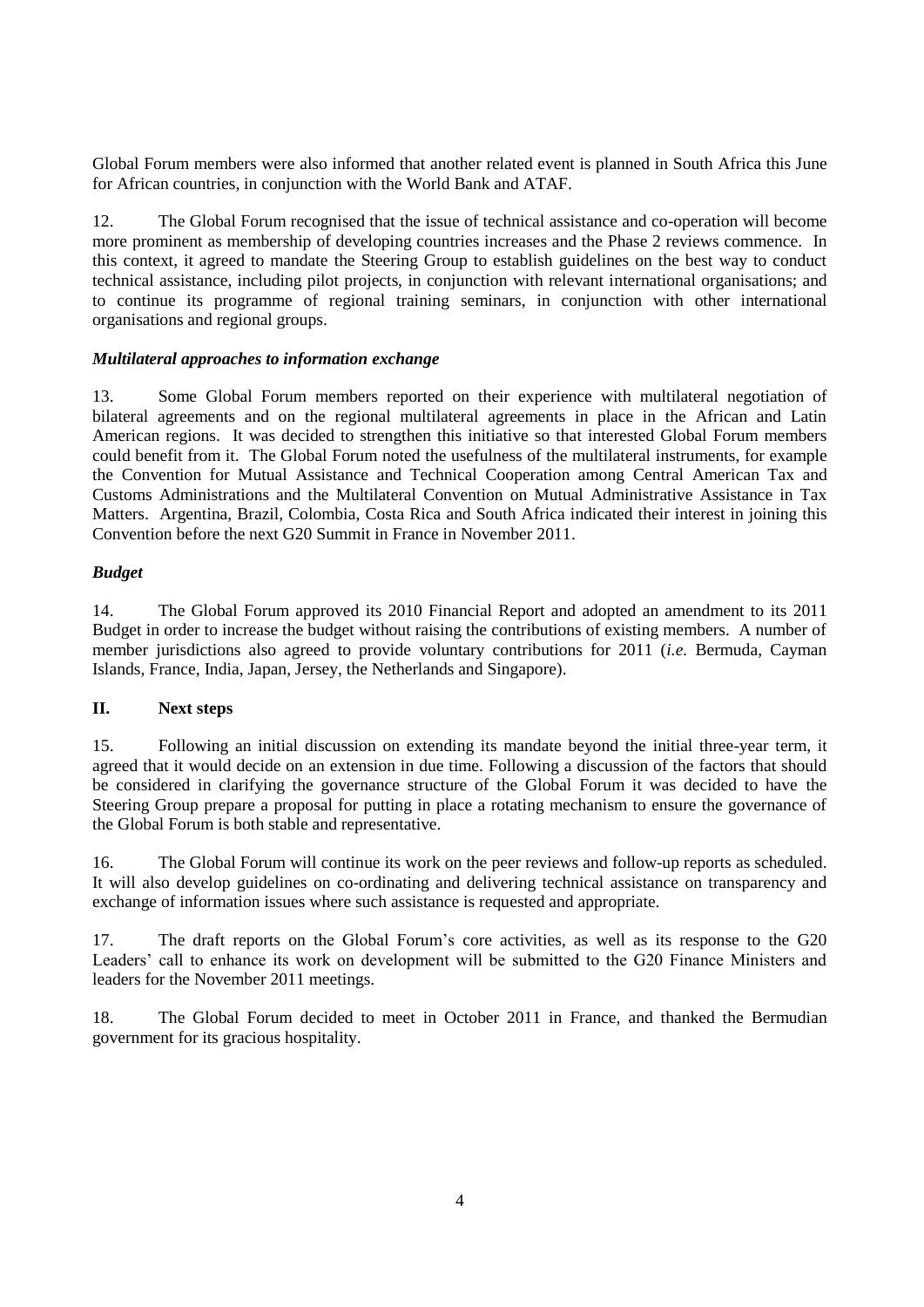#### **ANNEX 1 – LIST OF PARTICIPANTS AT GLOBAL FORUM MEETING BERMUDA 31 MAY – 1 JUNE 2011**

Andorra; Anguilla; Antigua and Barbuda; Argentina, Australia; Austria; The Bahamas; Barbados; Belgium; Bermuda; Botswana; Brazil; British Virgin Islands; Brunei Darussalam; Canada; Cayman Islands; Chile; Colombia; Cook Islands; Costa Rica; Curçao; Czech Republic; Denmark; Finland; France; Georgia; Germany; Ghana; Gibraltar; Guatemala; Guernsey; Hong Kong, China; India; Indonesia; Ireland; Isle of Man; Israel; Italy; Jamaica; Japan; Jersey; Kenya; Republic of Korea; Liberia; Liechtenstein; Luxembourg; Macao, China; Malaysia; Malta; Republic of the Marshall Islands; Mexico; Monaco; Montserrat; the Netherlands; New Zealand; Nigeria; Norway; Panama; the People's Republic of China; the Philippines; Poland; Portugal; Qatar; Russian Federation; Saint Kitts and Nevis; Saint Lucia; Saint Vincent and the Grenadines; Samoa; San Marino; Sint Maarten; the Seychelles; Singapore; Slovak Republic; Slovenia; South Africa; Spain; Sweden; Switzerland; Turkey; Turks and Caicos; United Arab Emirates; United Kingdom; United States; Uruguay.

African Taxation Administration Forum (ATAF); Caribbean Community Secretariat (CARICOM); Commonwealth Secretariat; European Bank for Reconstruction and Development (EBRD); European Investment Bank (EIB); European Union; Inter-American Center of Tax Administrations (CIAT); International Monetary Fund (IMF) (together with Caribbean Regional Technical Assistance Centre (CARTAC); Organisation for Economic Co-operation and Development (OECD); United Nations (UN); World Bank.